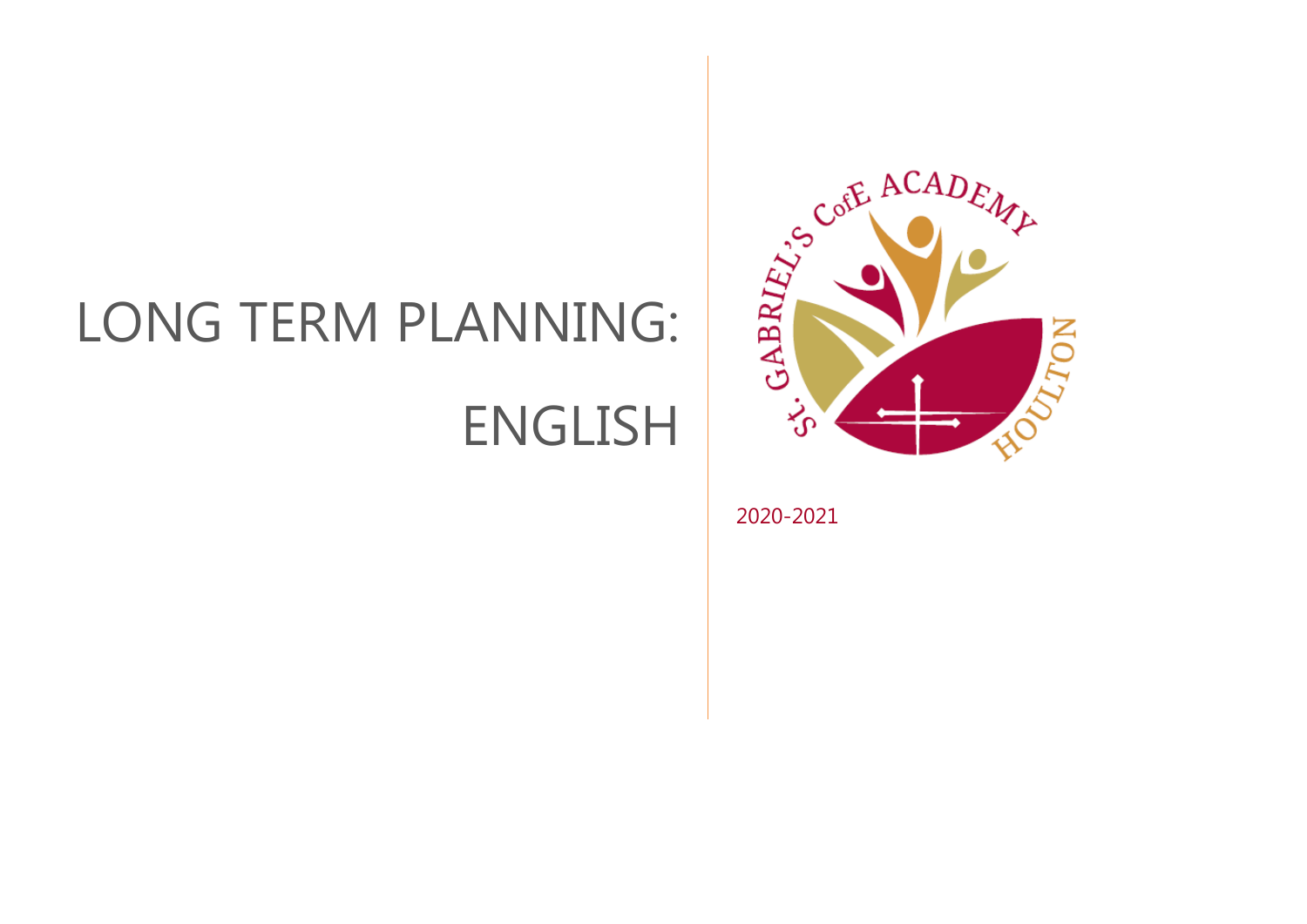|         |                |             |  | Year 1    |  |             |                               | <b>Class Name: Bell Class</b> |       |  |                     |              |  |  |  |  |
|---------|----------------|-------------|--|-----------|--|-------------|-------------------------------|-------------------------------|-------|--|---------------------|--------------|--|--|--|--|
|         |                |             |  |           |  |             | <b>Rugby: Our Famous Town</b> |                               |       |  |                     |              |  |  |  |  |
|         |                |             |  | Autumn 1  |  |             | Autumn 2                      |                               |       |  |                     |              |  |  |  |  |
|         |                |             |  |           |  |             |                               |                               |       |  |                     |              |  |  |  |  |
| Text    |                | Handwriting |  | Cave Baby |  | Naughty Bus |                               |                               |       |  | Billy and the Beast |              |  |  |  |  |
|         |                | Baseline    |  |           |  |             |                               | Iggy Peck, Architect          |       |  |                     |              |  |  |  |  |
| Purpose |                |             |  | Entertain |  | Entertain   |                               | Inform<br>Entertain           |       |  |                     |              |  |  |  |  |
|         |                |             |  |           |  |             |                               |                               |       |  | Story sequence      |              |  |  |  |  |
| Format  | Story<br>Story |             |  |           |  |             |                               |                               | Story |  |                     |              |  |  |  |  |
|         |                |             |  |           |  |             |                               |                               |       |  |                     | Instructions |  |  |  |  |

|         | <b>Crowns and Castles</b> |             |  |          |                 |   |  |          |                                                        |         |        |  |  |  |  |
|---------|---------------------------|-------------|--|----------|-----------------|---|--|----------|--------------------------------------------------------|---------|--------|--|--|--|--|
|         |                           |             |  | Spring 1 |                 |   |  | Spring 2 |                                                        |         |        |  |  |  |  |
|         |                           |             |  |          |                 | n |  | l WBD    |                                                        |         |        |  |  |  |  |
| Text    |                           | The Odd Egg |  |          | The Dragon Post |   |  |          | I want my Hat back (crown)<br>Trip (Kenilworth Castle) |         |        |  |  |  |  |
| Purpose | Inform                    |             |  | Inform   |                 |   |  |          | Entertain                                              |         | Inform |  |  |  |  |
| Format  | Report<br>Letter          |             |  |          |                 |   |  | Story    |                                                        | Recount |        |  |  |  |  |

|         | In Our Garden |                      |          |                 |  |                     |           |  |                           |  |           |  |  |  |
|---------|---------------|----------------------|----------|-----------------|--|---------------------|-----------|--|---------------------------|--|-----------|--|--|--|
|         |               |                      | Summer 1 |                 |  | Summer 2            |           |  |                           |  |           |  |  |  |
|         |               | $\perp$ PS           |          |                 |  | O                   |           |  |                           |  |           |  |  |  |
| Text    |               | Beegu                |          | Stanley's Stick |  | Julian is a Mermaid |           |  | Lighthouse keeper's lunch |  |           |  |  |  |
| Purpose | Inform        | Entertain            |          | Entertain       |  |                     | Entertain |  | Inform                    |  | Entertain |  |  |  |
| Format  | Poster        |                      |          | Description     |  |                     | Poetry    |  | Instructions              |  | Story     |  |  |  |
|         | letter        | Description<br>Story |          | Story           |  |                     |           |  |                           |  |           |  |  |  |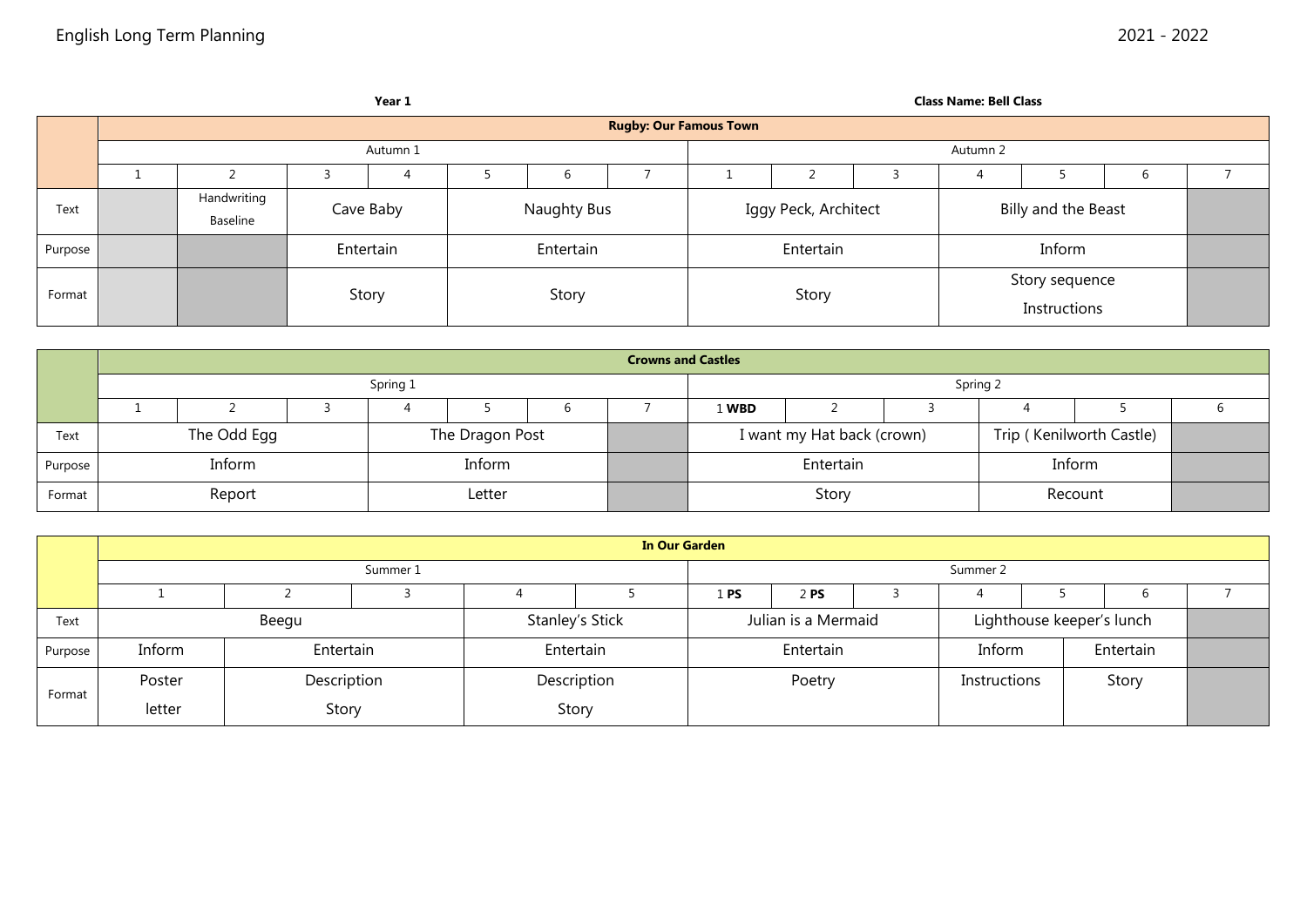| <b>Class Name: Braille</b> |
|----------------------------|
| Once upon a time           |
| Autumn 2                   |
|                            |

|    |  |              |               |  | o          |        |                           |           |  |        |       |  |                          |
|----|--|--------------|---------------|--|------------|--------|---------------------------|-----------|--|--------|-------|--|--------------------------|
|    |  | Cinderella   |               |  | Goldilocks |        | The Bear Under the Stairs |           |  |        |       |  | The Great Fire of London |
| P. |  | To entertain |               |  |            | Inform |                           | Entertain |  | Inform |       |  |                          |
|    |  | Story        | Wanted poster |  |            |        | Letter                    | Story     |  | Report | Diary |  | Instructions             |
|    |  |              |               |  |            |        |                           |           |  |        |       |  |                          |

| <b>Explorers</b> |  |                   |          |             |  |          |                            |  |                     |  |  |  |  |  |
|------------------|--|-------------------|----------|-------------|--|----------|----------------------------|--|---------------------|--|--|--|--|--|
|                  |  |                   | Spring 1 |             |  | Spring 2 |                            |  |                     |  |  |  |  |  |
|                  |  |                   | 4        |             |  | 1 WBD    |                            |  | 4                   |  |  |  |  |  |
|                  |  | The Polar Express |          |             |  |          | Wolves<br>The Journey Home |  |                     |  |  |  |  |  |
|                  |  | Entertain         |          |             |  |          |                            |  | Inform              |  |  |  |  |  |
| Description      |  | Fantasy story     |          | Description |  | Letter   | instructions               |  | Information leaflet |  |  |  |  |  |

|  |                         |          |                       |                       | <b>Living and Growing</b> |  |                         |  |              |  |
|--|-------------------------|----------|-----------------------|-----------------------|---------------------------|--|-------------------------|--|--------------|--|
|  |                         | Summer 1 |                       |                       |                           |  | Summer 2                |  |              |  |
|  |                         |          |                       | 1 PS                  | 2 PS                      |  |                         |  |              |  |
|  | Tadpole's Promise       |          | Jim and the Beanstalk | If All the World Were |                           |  | The Ocean Meets the Sky |  |              |  |
|  | Inform                  |          | Entertain             |                       | Entertain                 |  | Entertain               |  | Inform       |  |
|  | <b>Explanation Text</b> |          | Story                 | Description<br>Poem   |                           |  |                         |  | Instructions |  |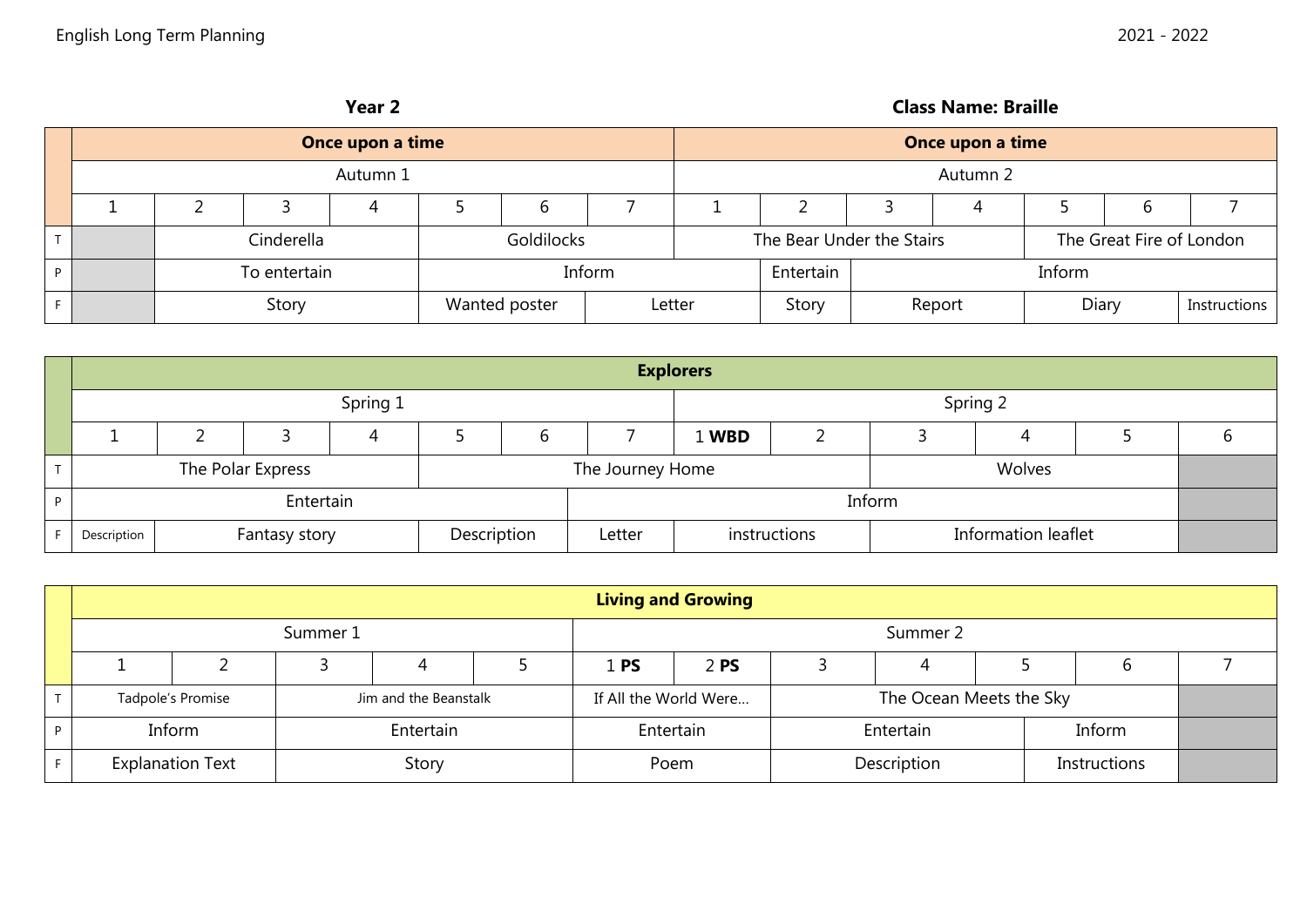| v<br>٠ | ٧<br>× |
|--------|--------|
|--------|--------|

## **Year 3 Class Name Berners-Lee**

|  |                    |                           |          |  |                    |  | <b>Here and There</b>                             |                |  |          |                            |  |  |
|--|--------------------|---------------------------|----------|--|--------------------|--|---------------------------------------------------|----------------|--|----------|----------------------------|--|--|
|  |                    |                           | Autumn 1 |  |                    |  |                                                   |                |  | Autumn 2 |                            |  |  |
|  |                    |                           | 4        |  | b                  |  |                                                   |                |  |          |                            |  |  |
|  |                    | The Tin Forest            |          |  | Cloud Tea Monkeys? |  |                                                   | The Tear Thief |  |          | Leon and the Place Between |  |  |
|  | Persuade<br>Inform |                           |          |  |                    |  | Inform<br>Entertain                               |                |  |          |                            |  |  |
|  |                    | <b>Information Poster</b> |          |  | Persuasive letter  |  | Letter of Explanation<br><b>Fantasy Narrative</b> |                |  |          |                            |  |  |

| <b>Scavengers and Settlers.</b>                   |  |                   |          |  |         |       |  |           |  |                          |  |  |  |  |
|---------------------------------------------------|--|-------------------|----------|--|---------|-------|--|-----------|--|--------------------------|--|--|--|--|
|                                                   |  |                   | Spring 1 |  |         |       |  |           |  | Spring 2                 |  |  |  |  |
|                                                   |  |                   |          |  | b       | 1 WBD |  |           |  |                          |  |  |  |  |
|                                                   |  | The First Drawing |          |  | Flotsam |       |  |           |  | The Heart and The Bottle |  |  |  |  |
|                                                   |  | Entertain         |          |  | Inform  |       |  | Entertain |  |                          |  |  |  |  |
| <b>Historical Narrative</b><br>Information report |  |                   |          |  |         |       |  |           |  | Narrative                |  |  |  |  |

|                                    |                           |          |  |                     | <b>Superhumans</b> |      |                     |          |           |        |  |
|------------------------------------|---------------------------|----------|--|---------------------|--------------------|------|---------------------|----------|-----------|--------|--|
|                                    |                           | Summer 1 |  |                     |                    |      |                     | Summer 2 |           |        |  |
|                                    |                           |          |  |                     |                    | 2 PS |                     |          |           |        |  |
|                                    | The Legend of Sally Jones |          |  | How to Live Forever |                    |      | Escape from Pompeii |          |           | Sparky |  |
|                                    | Inform                    |          |  | Entertain           |                    |      | Inform              |          | Entertain |        |  |
| <b>Prequel Narrative</b><br>Report |                           |          |  |                     |                    |      | Recount             |          |           | Story  |  |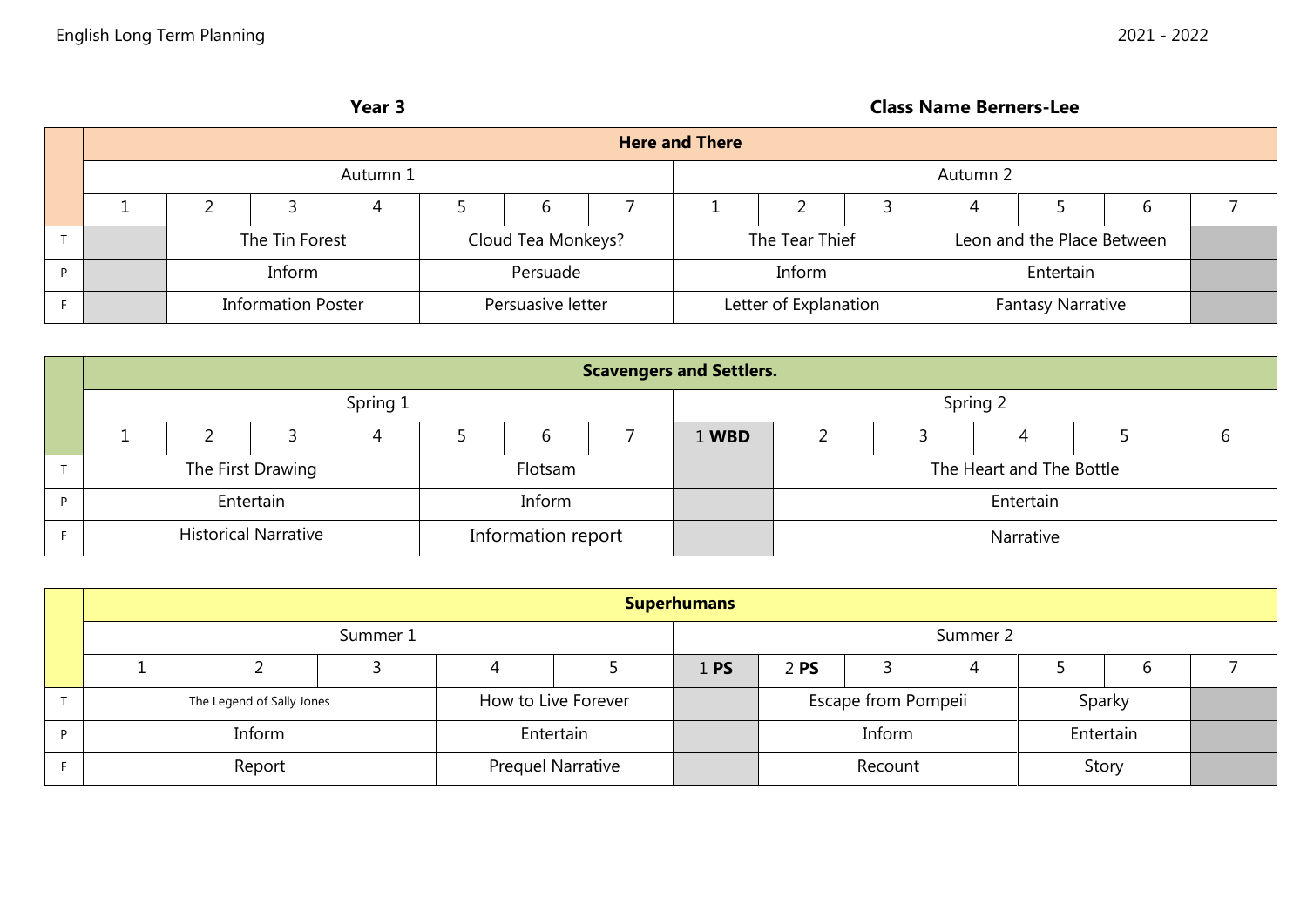## **Year 4 Class Name Hopper**

|                        |                     |           |          |  |                |  | <b>Food and Farming</b> |                            |  |  |                      |   |  |
|------------------------|---------------------|-----------|----------|--|----------------|--|-------------------------|----------------------------|--|--|----------------------|---|--|
|                        |                     |           | Autumn 1 |  |                |  | Autumn 2                |                            |  |  |                      |   |  |
|                        |                     |           |          |  |                |  |                         |                            |  |  |                      | b |  |
|                        |                     | Weslandia |          |  | <b>FArTHER</b> |  |                         | Varmints<br>Winter's Child |  |  |                      |   |  |
|                        | Inform<br>Entertain |           |          |  |                |  | Inform                  |                            |  |  | Entertain            |   |  |
| Sequel Story<br>Report |                     |           |          |  |                |  |                         | <b>Explanation Text</b>    |  |  | <b>Fantasy Story</b> |   |  |

|                                              | <b>Incredible Inventions</b> |           |          |  |              |  |          |                           |  |                   |  |  |  |  |
|----------------------------------------------|------------------------------|-----------|----------|--|--------------|--|----------|---------------------------|--|-------------------|--|--|--|--|
|                                              |                              |           | Spring 1 |  |              |  | Spring 2 |                           |  |                   |  |  |  |  |
|                                              |                              |           | 4        |  | b            |  | 1 WBD    |                           |  |                   |  |  |  |  |
|                                              |                              | Tar Beach |          |  | The Iron Man |  |          | Jonathan Swift's Gulliver |  | Varjak Paw        |  |  |  |  |
| Inform                                       |                              |           |          |  | Entertain    |  | persuade |                           |  | Persuade          |  |  |  |  |
| Information text<br><b>Mystery Narrative</b> |                              |           |          |  |              |  |          | Advert/leaflet            |  | Persuasive Letter |  |  |  |  |

|  | <b>Wonderful Water</b> |                                                   |  |  |                               |           |  |  |           |  |  |  |  |
|--|------------------------|---------------------------------------------------|--|--|-------------------------------|-----------|--|--|-----------|--|--|--|--|
|  |                        | Summer 1                                          |  |  | Summer 2                      |           |  |  |           |  |  |  |  |
|  |                        |                                                   |  |  | 1 PS                          | 2 PS      |  |  |           |  |  |  |  |
|  |                        | The story of Tutankhamun / Cinderella of the Nile |  |  | The Selfish Giant<br>Cinnamon |           |  |  |           |  |  |  |  |
|  |                        | Inform / Entertain                                |  |  |                               | Entertain |  |  | Entertain |  |  |  |  |
|  |                        | Biography / Prequel narrative                     |  |  | Poem                          |           |  |  | Narrative |  |  |  |  |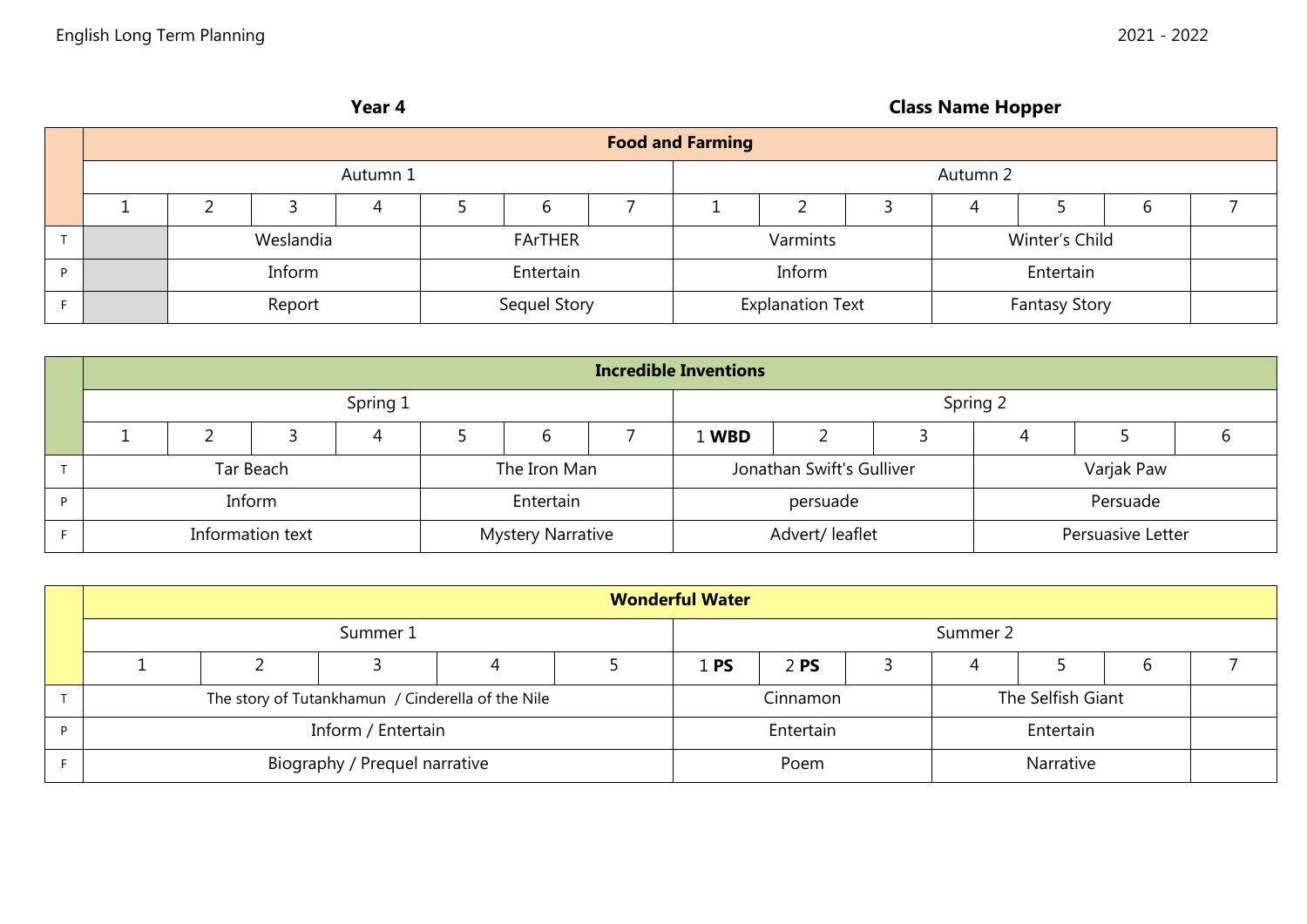|   |                           |   |                          | Year 5               |  |           |  | <b>Jackson Class</b>                         |                |   |                           |   |   |  |  |
|---|---------------------------|---|--------------------------|----------------------|--|-----------|--|----------------------------------------------|----------------|---|---------------------------|---|---|--|--|
|   |                           |   |                          |                      |  |           |  | <b>Groovy Greeks</b>                         |                |   |                           |   |   |  |  |
|   |                           |   |                          | Autumn 1             |  |           |  |                                              |                |   | Autumn 2                  |   |   |  |  |
|   |                           | ำ | 3                        | 4                    |  | 6         |  |                                              | $\overline{2}$ | 3 | 4                         | 6 |   |  |  |
| T | Mythologica<br>Odyssey    |   |                          |                      |  |           |  |                                              |                |   | Who let the Gods out?     |   |   |  |  |
| P | To inform<br>To entertain |   |                          |                      |  |           |  | To discuss<br>To entertain                   |                |   |                           |   |   |  |  |
| E |                           |   | Non-Chronological Report |                      |  | Narrative |  | <b>Character Description</b><br>Court Report |                |   |                           |   |   |  |  |
|   |                           |   |                          |                      |  |           |  |                                              |                |   |                           |   |   |  |  |
|   |                           |   |                          | <b>Lost in Space</b> |  |           |  |                                              |                |   | <b>Women of the World</b> |   |   |  |  |
|   | Spring 1                  |   |                          |                      |  |           |  | Spring 2                                     |                |   |                           |   |   |  |  |
|   | 2<br>3<br>6<br>4<br>5     |   |                          |                      |  |           |  | l WBD                                        | 2              | 3 | 4                         | 5 | 6 |  |  |

|  | Hidden Figures      |  | Robot Girl                      | Galaxy of her own |  |           |  |       |              |  |
|--|---------------------|--|---------------------------------|-------------------|--|-----------|--|-------|--------------|--|
|  | To persuade         |  | To discuss                      |                   |  | To inform |  |       | To entertain |  |
|  | Letters - formality |  | Essay – artificial intelligence | Biography         |  |           |  | Diary |              |  |

| <b>Invaders and Settlers</b> |  |                            |  |  |                                             |        |        |  |  |   |  |  |  |
|------------------------------|--|----------------------------|--|--|---------------------------------------------|--------|--------|--|--|---|--|--|--|
|                              |  | Summer 1                   |  |  | Summer 2                                    |        |        |  |  |   |  |  |  |
|                              |  |                            |  |  | 1 PS                                        | 2 PS   |        |  |  | b |  |  |  |
|                              |  | She-Wolf by Dan Smith      |  |  | The Boy at the Back of Class<br>The Arrival |        |        |  |  |   |  |  |  |
|                              |  | To entertain               |  |  | To persuade                                 |        |        |  |  |   |  |  |  |
|                              |  | Anglo-Saxon Myth Narrative |  |  |                                             | Poetry | Letter |  |  |   |  |  |  |